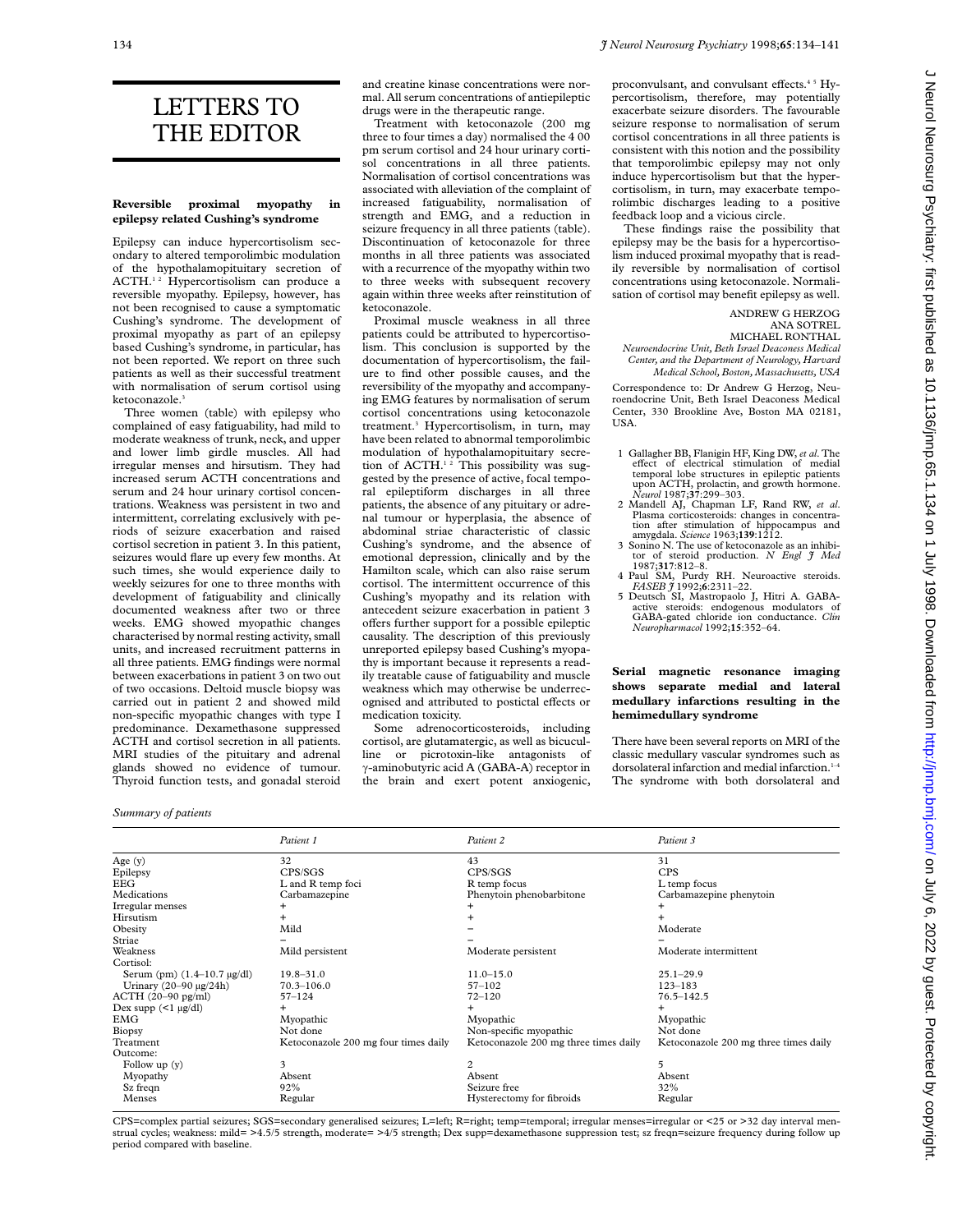medial infarctions is known as hemimedullary (Babinski-Nageotte) syndrome.<sup>5</sup> However, because of the separate arterial topography supplying the medulla, the simultaneous occurrence of ischaemic lesions of its medial and lateral parts would be extremely rare.<sup>67</sup> We report MRI of a patient with an ipsilateral lateral medullary infarction (Wallenberg's syndrome) followed by a medial medullary infarction with a 6 month interval. The initial stroke event on the central facial weakness of this patient was previously reported.<sup>8</sup>

A 40 year old man noted weakness of the right limbs and dysarthria. Since the age of 38, the patient had been on an antihypertensive drug regimen. He was conscious, and his blood pressure was 134/80 mm Hg. Neurologically, there were noted right supranuclear facial weakness, paralysis of the left hypoglossal nerve, paralytic dysarthria, and right hemiparesis with prominent weakness of the arm. Deep tendon reflexes were exaggerated in the right limbs and Babinski's sign was positive on the right side. Light touch and vibratory sensations were slightly decreased in the right leg, but temperature and pain sensations were well preserved. There was no diabetes mellitus or hyperlipidaemia. No abnormalities were noted on ECG, transthoracic echocardiogram, and Holter monitoring. Brain MRI at 10 days after the onset showed a high signal intensity area (T2 weighted image) in the left ventromedial part of the upper medulla, which was diagnosed as an infarct (figure A). Cerebral angiography performed at 12 days after onset showed mild atherosclerotic changes of the vertebrobasilar artery. The right facial weakness and left tongue paralysis were gradually improved and the patient was discharged with persisting mild right hemiparesis after one month.

Six months later, however, he suddenly experienced a floating sensation and gait difficulty. At that time he was alert and had a blood pressure of 160/106 mm Hg.



*Axial T2 weighted MRI (5000/96, TR/TE). High signal intensity areas (arrows) are noted in the left ventromedial part of the upper medulla (A) and the left dorsolateral part of the upper to middle medulla (B) 6 months after the first stroke.*

Neurological examination showed left Horner's syndrome, skew deviation with slight downward position of the left eyeball, clockwise rotatory nystagmus, impairment of temperature and pain sensations of the left face, paralysis of the left soft palate, hoarseness, slight dysphagia, cerebellar ataxia of the left limbs, decreased temperature and pain sensations of the neck and all parts of the right side, and hypohidrosis of the left half of the body. Slight right hemiparesis was present. Brain MRI performed on the next day showed a high signal intensity area (T2 weighted image) in the left dorsolateral portion of the upper to middle medulla. A repeat MRI study at one month after this second attack clearly showed an infarct in a left dorsolateral portion of the medulla with a reduction of oedema, and showed a reduction of an infarct in the left ventromedial part from the first stroke (figure B).

The patient presented here developed a left dorsolateral medullary infarction 6 months after the onset of an infarction involving the left ventromedial part of the upper medulla. Both were clearly seen on MRI. The dorsolateral part and medial part of the medulla are supplied by separate branches from the posterior inferior cerebellar artery and the anterior spinal artery, both of which are indirectly supplied by the vertebral artery. Hence the occlusion of the vertebral artery could produce simultaneous hemimedullary syndrome.<sup>26</sup> However, serial infarctions of the separate topographic areas of the medulla resulting in a hemimedullary syndrome have been suggested,<sup>3-5</sup> serial events documented by MRI—such as in the present patient have not been reported. The present case provided unequivocal evidence that the hemimedullary syndrome can occur as serial events of the medial and lateral medullary infarctions.

With the advent of MRI, it has recently become possible to see microvascular lesions in the brain stem that would in the past have been detected only by postmortem examination. In patients where such multiple ischaemic lesions occur at separate sites and times so as to form a certain distinct syndrome, serial observations with MRI will certainly prove the pathogenic background of this syndrome and be of great clinical interest.

> S TERAO M IZUMI S TAKATSU J TAKAGI T MITSUMA

*Division of Neurology, Fourth Department of Internal Medicine, Aichi Medical University, Nagakute, Aichi 480–1195, Japan*

A TAKEDA

*Department of Neurology, Chubu National Hospital, Obu, Aichi, Japan*

M HIRAYAMA

*Second Department of Internal Medicine, Fukui Medical University, Fukui, Japan*

G SOBUE

*Department of Neurology, Nagoya University School of Medicine, Nagoya, Japan*

Correspondence to: Dr Shin-ichi Terao, Division of Neurology, Fourth Department of Internal Medicine, Aichi Medical University, Nagakute, Aichi 480–1195, Japan. Fax 0081 561 62 1570.

- 1 Gan R, Noronha A. The medullary vascular syndromes revisited. *J Neurol* 1995;**242**:195– 202.
- 2 Vuilleumier P, Bogousslavsky J, Regli F. Infarc-tion of the lower brainstem. Clinical, aetiologi-cal, and MRI-topographic correlations. *Brain* 1995;**118**:1013–25.
- 3 Kim JS, Kim HG, Chung CS. Medial medullary syndrome. Report of 18 new patients and a review of the literature. *Stroke* 1995;**26**:1548– 52.
- 4 Bassetti C, Bogousslavsky J, Mattle H, *et al*. Medial medullary stroke: report of seven patients and review of the literature. *Neurology* 1997;**48**:882–90.
- 5 Currier RD. Syndromes of the medulla oblongata. In: Vinken PJ, Bruyn GW, eds. *Handbook of clinical neurology*. Vol 2. Amsterdam: North-Holland, 1969:217–37.
- 6 Mossuto-Agatiello L, Kniahynicki C. The hemimedullary syndrome: case report and review of the literature. *J Neurol* 1990;**237**:208–12.
- 7 Nakane H, Okada Y, Sadoshima S, *et al*. Babinski-Nageotte syndrome on magnetic
- resonance imaging. *Stroke* 1991;**22**:272–5. 8 Terao S, Takatsu S, Izumi M,*et al*. Central facial weakness due to medial medullary infarction: the course of facial corticobulbar fibres. *J Neurol Neurosurg Psychiatry* 1997;**63**:391–3.

# **Oculo-auriculo-vertebral spectrum disorder (Goldenhar "syndrome") coexisting with schizophreniform disorder**

Oculo-auriculo-vertebral spectrum disorder is a complex and heterogeneous inborn condition affecting primarily aural, oral, and manibular development with an estimated incidence of between 1/3500 and 1/26 000 births. It is thought to be connected to the development of the first and second branchial arch. It may additionally affect the skeletal system, kidneys, heart, gastrointestinal tract, and eye. Familial occurrence has been reported, but most cases seem to be sporadic.<sup>1</sup> Structural CNS and neurological abnormalities occur often, but with great variability.2 Mental retardation seems to be a common feature,<sup>1</sup> but other relevant psychiatric disorders have not been reported.

We present what seems to be the first published case of a patient with an organic schizophreniform disorder and oculoauriculo-vertebral spectrum disorder.

A 27 year old man was referred for psychiatric treatment by his general practitioner. The patient reported intermittent speech problems since the age of 9 which, he was unshakably convinced, were the effect of "electrosmog". He would often smell strange and sickening odours originating in his mother's kitchen that nobody else would notice and were causing his problems. Officially he was studying business administration, but had not passed any of the necessary exams in the past 3 years. Mentally he thought he was absolutely sane.

From birth he showed facial asymmetry, right thumb dysplasia, and dysplasia of the right auricle. Neither the patient nor his mother knew of a relevant family history of psychiatric disorders or dysplasias of any kind. There were no further psychiatric treatments except for one short admission for somatisation disorder 2 years previously. No prenatal or perinatal abnormalities were known. The patient's school performance had been average to good. He had first successfully trained and worked as a chemical laboratory assistant, but he had discontinued a subsequent polytechnic engineering course for no obvious reason.

On psychiatric examination the patient was suspicious and reserved. Thought contents were restricted to his complaints; formal thought showed a loosening of associations and often tended to be illogical. Attention, comprehension, and concentration were mildly impaired. There were olfactory hallucinations (kitchen smells), but no other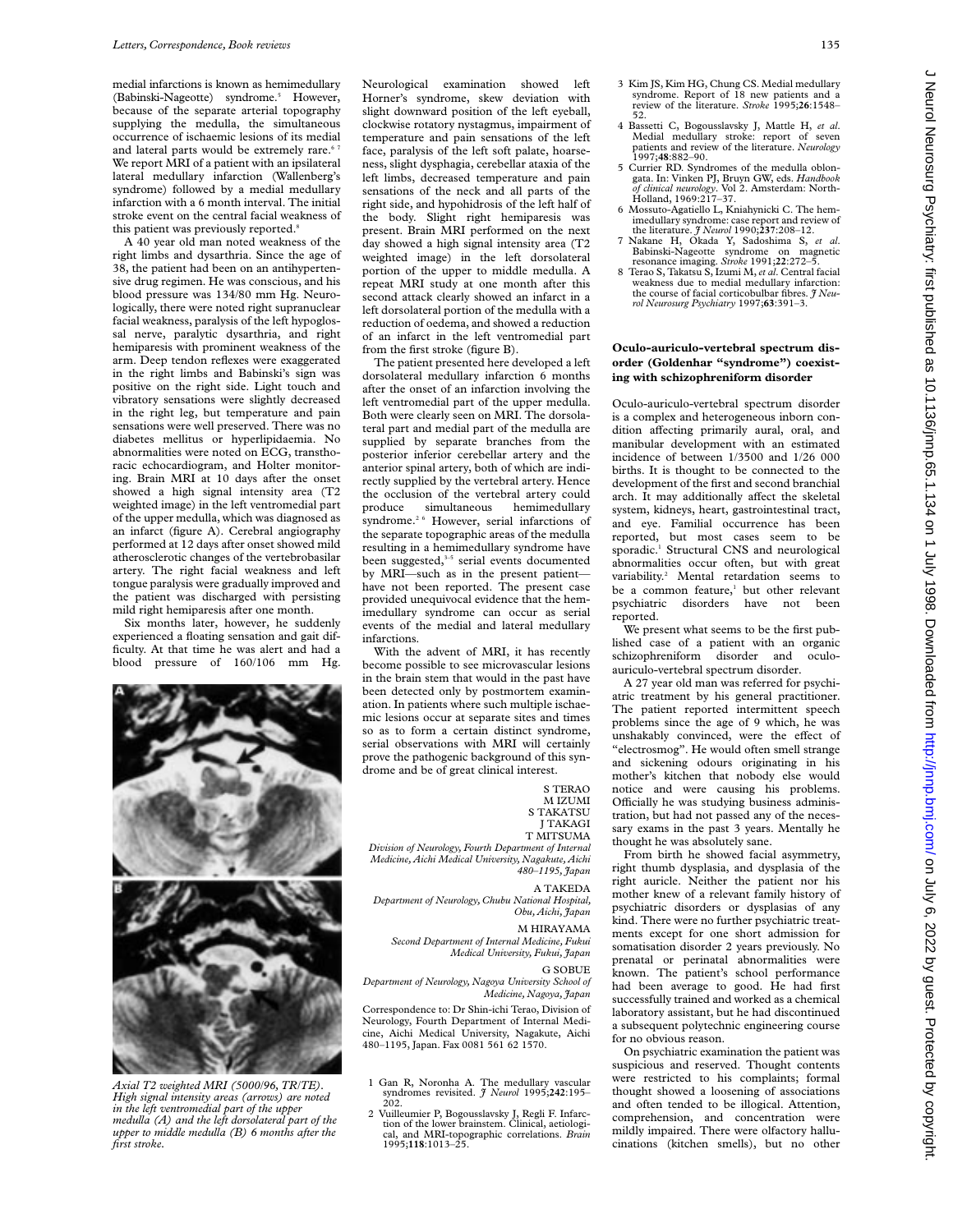sensory impairments. Delusional ideas—but no autochthonous delusions—were present (control by electrosmog), they were not systematised and had a low affective impact. There were no delusions of reference. Mood was blunt and flat. There were no psychomotor abnormalities, but marked apathy was noted. Neuropsychological testing showed normal intelligence, normal visual memory, reduced speed of visual processing, and, despite the discrete attention deficit, normal accuracy, concentration, and speed. Physical examination confirmed dysplasias of the right auricle and the right thumb as well as scoliosis of the cervical and thoracic spine. Cranial nerves were unaffected, but right sided conductive hearing loss (audiometrically confirmed) and marked facial asymmetry with a hypoplastic right half were prominent. Ear, nose, and throat examination showed submucous cleft palate, malocclusion and hypoplasia of the maxilla, mandibular asymmetry, and cluttering with mild stuttering.

Routine blood and urine tests were normal. Electrocardiography, echocardiography, and chest radiography showed no cardiac or pulmonary abnormalities. Radiography showed right sided rib deformation, aplasia of the left 12th rib, a hypoplastic atlas, a plump odontoid process, basilar impression, complete (C5/7) and incomplete (C2/3) fusion of vertebrae, rotational scoliosis, and segmental synostoses of the cervical and thoracic spine. Asymmetry of the mandible and hypoplasia of the maxilla was cephalometrically confirmed on skull radiography. Cranial MRI showed a hypoplastic vermis cerebelli inferior but no other abnormalities. An EEG showed no ictal activity. Cortical magnetic stimulation was normal, whereas the blink reflex showed markedly lowered responses on the right side (trigeminal nerve; R1) and the masseter reflex produced no right sided electrophysiological response, but normal responses on the left. Acoustic evoked potentials showed a peripheral conductive delay on the right side. The karyotype was 46, XY. Fluorescence in situ hybridisation techniques showed no microdeletions on chromosomes 22q13.3 or 10p13/14.

We treated the patient with the atypical neuroleptic drug olanzapine (15 mg/day) and supportive psychotherapy. This resulted in a mild but significant amelioration of the disturbances of thought, concentration, attention, and comprehension, the rather low intensity olfactory hallucinations and delusional ideas diminished markedly.

This patient with normal intelligence exhibited multiple abnormalities: oral (submucous cleft palate, malocclusion), phoniatric (cluttering with stuttering), auricular (right sided conductive hearing loss and dysplasia of the auricle), facial (asymmetry), skeletal (right sided aplasia of the 12th rib, fused cervical vertebrae, and other dysplasias of the cervical and thoracic spine, abnormalities of the cranial base, right thumb dysplasia). Oculo-auriculo-vertebral spectrum disorder lacks clear minimal diagnostic criteria, but according to Gorlin et al<sup>1</sup> our patient would qualify for this diagnosis.

There is no final answer to the question whether this schizophreniform disorder is idiopathic or symptomatic, as an unequivocal distinction between idiopathic and symptomatic schizophrenia cannot be made by phenomenology.3 But despite the age of the patient, there are arguments for a symptomatic aetiology: The lack of autochthonous (or primary) delusions, of delusions of reference, and of Schneiderian first rank symptoms, the exclusively olfactory hallucinations, the absence of a positive family history of psychiatric disorders, the neither schizoid nor schizotypal premorbid personality, and the deficient pattern of thought disorders and cognitive abilities and at the same time the organic abnormalities affecting other systems of the head (speech, cleft palate, cranial base, hearing loss, facial asymmetry, cerebellar structures) support the idea of an organic background to the disorder.<sup>3</sup> We think that inborn syndromes of the head and neck particularly oculo-auriculo-vertebral spectrum disorder—have received too little attention from neuropsychiatrists. Given their embryological position, these conditions might help develop some hypotheses about the aetiology of psychiatric disorders.

#### P BRIEGER

*Psychiatric and Psychotherapeutic University Hospital, Martin-Luther-Universität, Halle-Wittenberg, Germany*

> S BARTEL-FRIEDRICH *Department of Otorhinolaryngology, Section Phoniatrics and Paedaudiology, Martin-Luther-Universität, Halle-Wittenberg, Germany*

> > A HARING A MARNEROS

*Psychiatric and Psychotherapeutic University Hospital, Martin-Luther-Universität, Halle-Wittenberg, Germany*

Correspondence to: Dr Peter Brieger, Klinik und Poliklinik für Psychiatrie und Psychotherapie, Martin-Luther-Universität Halle-Wittenberg, J-Kühn-Strasse 7, 06097 Halle, Saale, Germany. Telephone 0049 345 557 3681; fax 0049 345 557 3500; email peter.brieger@medizin.uni-halle.de

- 1 Gorlin RJ, Cohen M, Levin LS. *Syndromes of the head and neck.* 3rd ed. New York: Oxford Uni-
- versity Press, 1990.<br>2 Schrander-Stumpel 2 Schrander-Stumpel CTRM, Die-Smulders CEM, Hennekam RCM, *et al*. Oculoauriculovertebral spectrum and cerebral anomalies. *J Med Genet* 1992;**29**:326–31.
- 3 Lewis SW. The secondary schizophrenias. In: Hirsch SR, Weinberger DL, eds. *Schizophrenia*. Oxford: Blackwell Science, 1995:324–40.

### **Disabling stroke arising five months after internal carotid artery dissection**

Dissection of the internal carotid artery is an increasingly recognised cause of acute ischaemic stroke in young adults and children. It may arise spontaneously or secondary to blunt or penetrating trauma. It has been reported after seemingly trivial incidents, such as reversing a car, washing hair, or holding a mobile telephone by flexing the neck against the shoulder. The incidence of carotid dissection is about 2.5–3/100 000/year—<br>similar to aneurysmal subarachnoid aneurysmal haemorrhage.<sup>1</sup> The most common presenting features are ipsilateral temporal, retroorbital, or hemicranial pain, Horner's syndrome, and local cranial nerve palsies, plus potentially devastating cerebral ischaemic events. Although no trial data exist to support the use of anticoagulants, most cerebrovascular specialists advocate initial intravenous heparin then three to six months of warfarin treatment if there have been ischaemic episodes. There is often an interval between onset of symptoms and cerebral infarction enabling the diagnosis to be made and treatment to be instituted.2 Given the potentially fatal or disabling consequences of carotid dissection this window of opportunity is not to be missed. About 80% of ischaemic strokes arise

within the first seven days although they can occur four to five weeks after the onset of symptoms.<sup>23</sup> We report a patient who developed a disabling stroke five months after ipsilateral carotid dissection. This has implications for instituting treatment in a patient seen weeks or months after the incident, and for the duration of subsequent anticoagulation.

A 24 year old man was involved in a road traffic accident. Emergency fire services were required to free him from the vehicle and he remains amnesic for the event. He sustained soft tissue injuries to the face, chest, and arms, but no fractures. No surgery was required. No neurological sequelae were noted although he mentioned mild visual blurring in retrospect. A non-contrast CT was performed the day after the accident which showed a small right peripheral parietooccipital infarct (but this had been reported as a contusion). The patient was discharged and made a full recovery from his injuries.

About four months later he suddenly developed a left facial weakness. There was associated right retro-orbital and temporal headache. Over three to four days the headache and facial weakness cleared. Medical attention was not sought.

Just over five months (158 days) after the traffic accident he was admitted to our unit. That morning he had suddenly developed a dense left hemiparesis affecting the arm and face more than the leg. The right sided headache had returned. A repeat CT showed maturation of the previous occipitoparietal infarct and a new infarct in the corona radiata on the right, extending into the internal capsule. A colour flow Doppler/duplex scan of the cervical carotid arteries showed normal appearances on the left side, a normal right external carotid artery, but reduced diastolic flow in the right common carotid artery. The origin of the right internal carotid artery was patent but the Doppler waveform was severely damped with the typical "bidirectional" signal associated with distal occlusive disease and commonly seen in dissections. The diagnosis of dissection of the right internal carotid artery was confirmed by T1 weighted axial MRI of the neck. These showed characteristic high signal in the vessel wall due to haemorrhage with associated reduction in diameter of the true lumen. The patient was treated immediately with intravenous heparin. Seven days later warfarin was started for six months. His hemiparesis gradually improved.

The right internal carotid artery probably dissected at the time of the road traffic accident and the infarct seen on the initial CT had the characteristics of a peripheral embolic lesion in the territory of posterior superficial middle cerebral artery branches. A second (presumably) embolic insult causing transient facial weakness arose four months later. Another five weeks passed before the disabling left hemiparesis. During the five months since the traffic accident neither the patient nor his family could recall any occasions when he had complained of a new neck or head pain relating to further neck trauma. It seems likely that he had had only one insult to the right internal carotid artery but that over five months the vessel had failed to heal spontaneously and the damaged intima continued to act as a focus for thrombus formation.

Recurrent dissection of the same extracranial vessel is extremely unusual, and occurred in only one of 81 patients followed up for a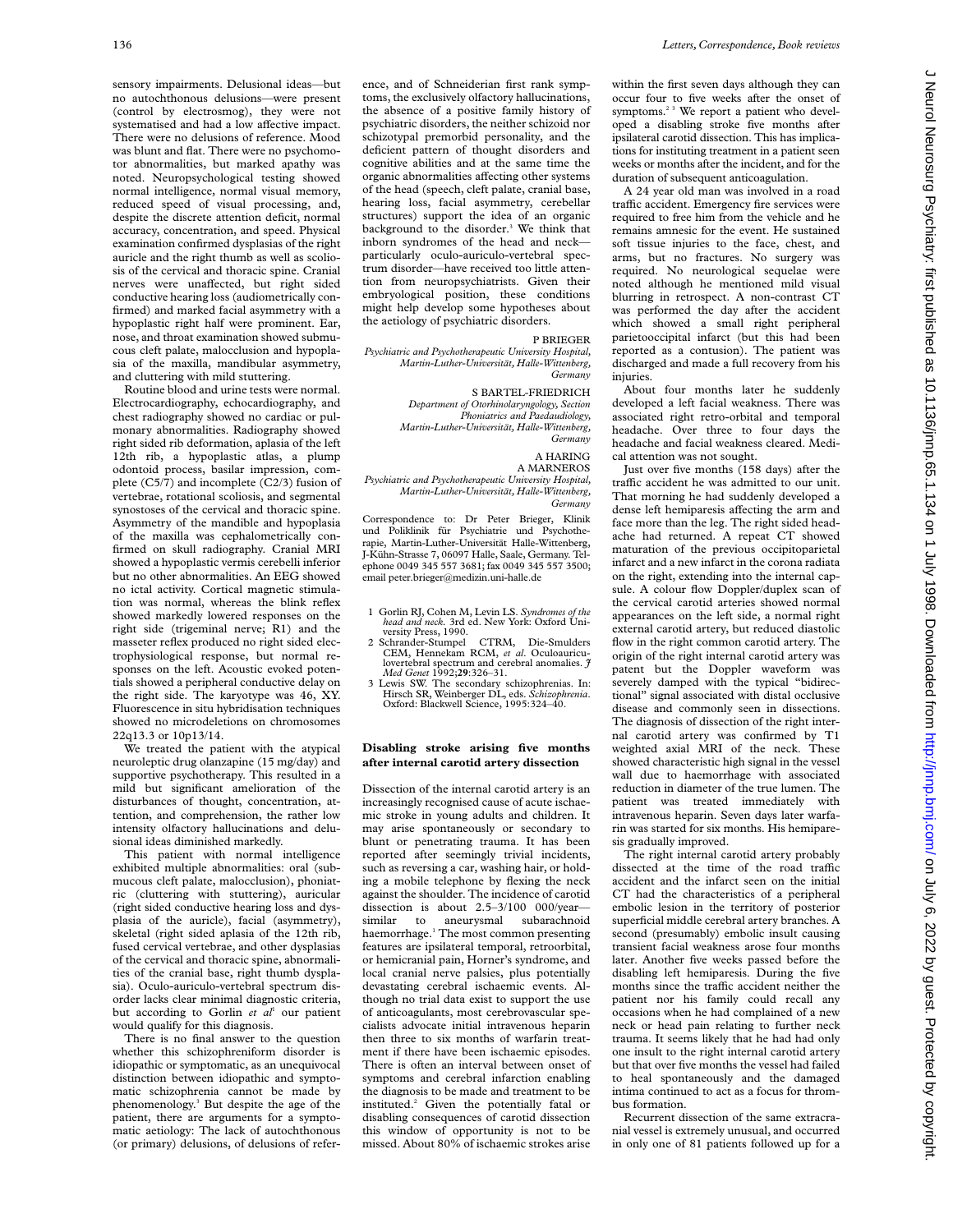median of almost three years by Bassetti *et al*. 4 Recurrent dissection involving other extracranial vessels is slightly more common, with an incidence of about  $1\%$  a year.<sup>5</sup> Our patient had no clinical evidence of the heritable connective tissue disorders sometimes associated with multiple or recurrent dissections (Marfan's syndrome, Ehlers Danlos type IV, etc). He clearly had three ischaemic episodes over five months attributable to the right internal carotid artery and we think that persisting damage, rather than true recurrence, was the likeliest cause of his stroke.

It is not uncommon to be asked to see young patients with ischaemic stroke several weeks after the event. Even when arterial dissection is suspected or proved, if the patient has had no further episodes for a month or more it is tempting to prescribe antiplatelet agents rather than submitting the patient for formal anticoagulation. This case shows that disabling stroke can occur as long as five months after the initial dissection; thus anticoagulation should probably be considered even when there is considerable delay in referral. Although empirical, a minimum period of six months on warfarin would seem appropriate. If repeat duplex ultrasound remains abnormal at that time, extension to 12 months may be necessary.

#### P J MARTIN P R D HUMPHREY

*Department of Neurology, Walton Centre for Neurology and Neurosurgery, Rice Lane, Liverpool, UK*

Correspondence to: Dr PRD Humphrey, Department of Neurology, Walton Centre for Neurology and Neurosurgery, Rice Lane, Liverpool L9 1AE, UK.

- 1 Giroud M, Fayolle H, André N, *et al*. Incidence of internal carotid dissection in the community of Dijon. *J Neurol Neurosurg Psychiatry* 1995;**58**:1443.
- 2 Biousse V, D'Anglejan-Chatillon J, Touboul P-J, *et al*. Time course of symptoms in extracranial carotid artery dissections. *Stroke* 1995;**26**:235–
- 9. 3 Hilton-Jones D, Warlow CP. Non-penetrating arterial trauma and cerebral infarction in the young. *Lancet* 1985;i:1435–8.
- 4 Bassetti C, Carruzzo A, Sturzenegger M, *et al*. Recurrence of cervical artery dissection: a prospective study of 81 patients. *Stroke* 1996;**27**: 1804–7.
- 5 Schievink WI, Mokri B, O'Fallon WM. Recur-rent spontaneous cervical artery dissection. *<sup>N</sup> Engl J Med* 1994;**330**:393–7.

## **Severe weight loss after withdrawal of chronic pizotifen treatment**

A 36 year old woman was admitted to hospital for investigation of weight loss of 10 kg over 2 months. She had had classic migraine for over 20 years, and had been taking 1 mg pizotifen (Sanomigran) daily continuously as migraine prophylaxis with good effect. Eight weeks before admission, this drug had been discontinued. A week later, she developed frontal headaches with nausea. She became anorexic and began to lose weight quickly. General and full neurological examination showed no abnormality. Investigations including full blood count, erythrocyte sedimentation rate, urea and electrolytes, liver function tests, random cortisol, blood glucose, and thyroid function tests were all normal. A pregnancy test was negative, and gastroscopy, including duodenal biopsy showed no abnormality. Brain CT was normal. Pizotifen was restarted and she immediately felt better. Her appetite improved, headaches stopped, at 1 month she had regained 5 kg, and by 2 months was back to her normal weight, remaining asymptomatic.

Pizotifen is widely used for migraine prophylaxis, where it modifies humoral mechanisms inducing headache by effects on serotonin and histamine.<sup>1</sup> Treatment is often associated with increased appetite, a craving for carbohydrates, and weight gain, probably induced by its powerful antiserotonin activity, an effect which has been used clinically in the treatment of anorexic and convalescent patients.<sup>2</sup> Although weight loss could theoretically follow discontinuation of chronic pizotifen treatment, this does not seem to be a noted side effect, and there are no published reports of severe weight changes. However, the manufacturers (Sandoz Pharmaceuticals) received a similar case report to this in 1986 in which a patient who had taken 1.5 mg daily for 2 years had lost 2 stone over 2 months after withdrawal of the treatment. Hence, it seems that marked body weight reduction may follow withdrawal of long term pizotifen treatment, and knowledge of this adverse effect may prevent extensive and unnecessary investigation in those subsequently presenting with anorexia and severe weight loss.

> NIGEL I JOWETT *Department of Medicine, Withybush General Hospital, Haverfordwest, Pembrokeshire, SA61 2PZ, Wales, UK*

- 1 In: Reynolds JEF, ed. *Martindale. The extra pharmacopoeia.* 31st ed*.* London:Royal Society of Pharmacology, 1996:484. 2 Dolecek R. Experimental and clinical results
- with pizotifen in the treatment of underweight patients. *Pharmatherapeutica* 1980;**2**:363–71.

## **Successful treatment of intractable epilepsia partialis continua with multiple subpial transections**

Cortical dysplasia is increasingly being recognised as an important cause of partial seizures including epilepsia partialis continua. With the advent of high resolution MRI it is now often possible to identify areas of cortical dysplasia, increasing the possibility of neurosurgical intervention when seizures are refractory to medical treatment. We present a patient with intractable epilepsia partialis continua due to cortical dysplasia that was refractory to all medical treatments, was not evident on MRI, and was dramatically improved by multiple subpial transections.

A 19 year old man who was the product of an uneventful pregnancy with no perinatal problems and normal early milestones developed simple partial seizures at the age of 14 years. These comprised clonic movements of the left side of his face, left arm, and left leg. Brain MRI was reported as normal and an EEG showed a right frontoparietal focus. Carbamazepine was started at a dose of 800 mg daily and he remained seizure free for a year. A subsequent recurrence of the left sided simple partial seizures responded to the addition of phenytoin (300 mg daily). Over the next four years there was reduced academic attainment but seizures were infrequent. At the age of 19 he developed clonic movements of the right side of his face and right arm. These partial seizures increased in frequency and after a week he was admitted to his local hospital with epilepsia partialis continua comprising continuous motor seizures of the right side of his face and right arm. There was no alteration of consciousness ictally but his seizures were sufficiently distressing to require sedation and ventilation. Several antiepileptic drugs were tried over a two month period without success, including phenytoin, phenobarbitone, sodium valproate, vigabatrin, and infusions of clonazepam, lorazepam, and diazepam. The patient was transferred to this hospital, ventilated, and sedated on a thiopentone infusion. On examination there was marked hepatosplenomegaly but no focal neurological deficit was evident. Investigations were aimed at identifying a progressive degenerative disorder in view of the cognitive decline, involvement of both hemispheres at different times, and the hepatosplenomegaly. A full metabolic screen was normal. Liver, bone marrow, skin, and muscle biopsies were noncontributory and a screen for mitochondrial DNA mutations was negative. The MRI was performed on a 0.5 T Vectra (GE) instrument with T1 and T2 weighted axial and coronal sequences including volume acquisitions, and again no abnormality was detected. His EEG showed spike and sharp waves over the left central cortex, and during seizures runs of repetitive polyphasic discharges were recorded. Electrocorticography and a biopsy of the left premotor cortex was performed. The cortex appeared macroscopically normal but electrocorticography showed polyphasic discharges over the area that was biopsied. Histological examination showed areas of focal cortical dysplasia with disordered cortical lamination, large dysplastic neurons occurring in clusters and aggregates of astrocytes (figure). During this period of investigation his seizures could only be controlled initially on a thiopentone infusion at doses sufficient to cause burst suppression on EEG. This resulted in impairment of liver function and coagulopathy and so was therefore replaced with a propofol infusion. High doses of up to 1000 mg/hour were required to control his seizures, but this was associated with prolongation of bleeding time and gastrointestinal haemorrhage and had to be discontinued. Other antiepileptic drugs were tried without success. Vigabatrin at a dose of <4g daily, carbamazepine <3g daily, gabapentin <2.4 g daily, piracetam <24 g daily, and acetazolamide <1 g daily did not control seizures. Phenytoin induced myelosuppression and was withdrawn. Some degree of control was obtained with a combination of ketamine, phenobarbitone, and midazolam but at doses that rendered the patient unconscious. In view of the intractable nature of the seizures and biopsy findings, multiple subpial transections were undertaken. Before the transections were performed high amplitude spikes were recorded over the left premotor and motor cortex on electrocorticography. Guided by the electrocorticography, multiple subpial transections were performed on the left precentral and postcentral gyri and after this the electrocorticography showed no epileptiform discharges. Postoperatively there was marked improvement in seizures, it was possible to discontinue intravenous antiepileptic drugs and the patient was extubated. The hepatosplenomegaly resolved. He subsequently had only a few brief self limiting clonic movements of the right arm. There was no neurological deficit attributable to the surgical procedure but rehabilitation was hampered by a critical illness polyneuropathy. Nine months after discharge he remains wheelchair bound but is beginning to mobilise, with no recurrence of his EPC.

Cortical dysplasia is increasingly being recognised as an important and treatable cause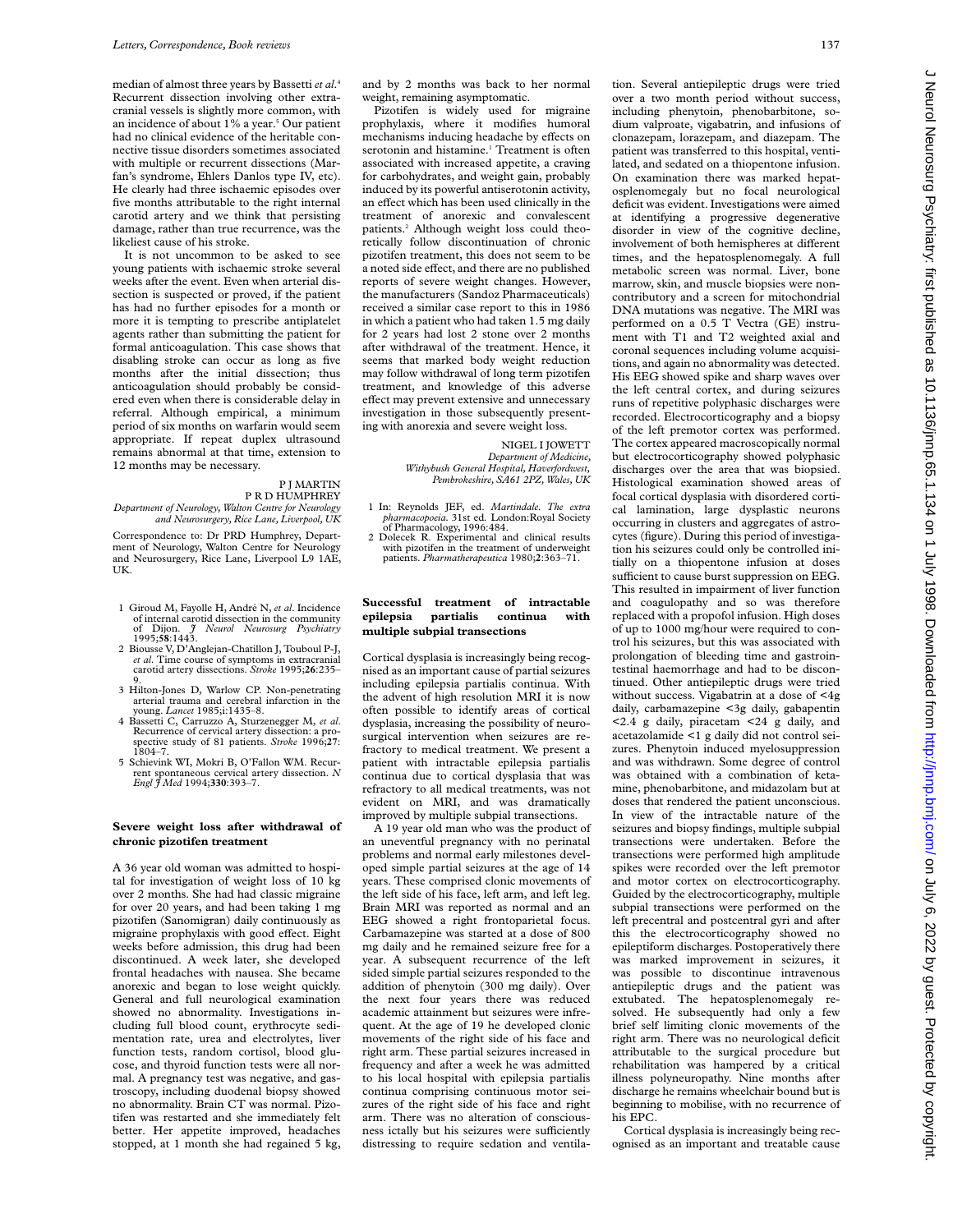

*Photomicromicrographs of the excised specimens. (A) Showing dysplastic cortex with disordered cortical lamination, malorientated nerve cells, and focal clustering (haematoxylin and eosin, originally* ×*160, bar represents 25 µm). (B) Showing large dysplastic nerve cells (haematoxylin and eosin, originally* ×*400, bar represents 62.5 µm).*

of partial seizures.<sup>12</sup> There have recently been major advances in structural brain imaging that allow detection of cortical abnormalities with high resolution MRI,<sup>2-4</sup> although a considerable proportion of cases are not identifiable.<sup>3</sup>

The histological diagnosis, complications, and failure of the patient to respond to pharmacological measures led us to perform multiple subplial transections with dramatic effect. The results of surgical treatment for cortical dysplasia depend on the site and grade of the lesion and type of procedure performed.4 The most established techniques are lesionectomy, resection of epileptogenic tissue as assessed by electrocorticography, or a combination of the two procedures. The use of multiple subplial transections has also been described<sup>5</sup> and used in an attempt to avoid any deficit resulting from excision of primary sensorimotor cortex.5 6 This technique has been successfully used to end EPC due to Rasmussen's syndrome,<sup>6</sup> but this is the first reported case we are aware of in which it has been used as a treatment for intractable epilepsia partialis continua due to cortical dysplasia. The outcome in terms of seizure control was good and our patient was spared the hemiparesis that would have resulted from resection of the motor cortex. We conclude that multiple subpial transections should therefore be considered in patients with medically refractory EPC secondary to

cortical dysplasia, even when structural imaging is unremarkable.

> P D MOLYNEUX R A BARKER M THOM W VAN PAESSCHEN W F HARKNESS **IS DUNCAN** *The National Hospital for Neurology and Neurosurgery, Queen Square, London, UK*

Correspondence to: Dr J S Duncan, National Hospital for Neurology and Neurosurgery, Queen Square, London WC1N 3BG. Telephone 0171 837 3611; fax 0171 916 0672

- 1 Desbiens R, Berkovic SF, Dubeau F, *et al*. Lifethreatening focal status epilepticus due to occult cortical dysplasia. *Arch Neurol* 1993;**50**:695–700.
- 2 Raymond RR, Fish DR, Sisodiya SM, *et al*. Abnormalities of gyration, heteropias, tuberous sclerosis, focal cortical dysplasia, microdysgenesis, dysembryoplastic neuroepithelial tumour and dysgenesis of the archicortex in epilepsy: clinical, EEG and neuroimaging features in 100 adult patients. *Brain* 1995;**118**: 629–60.
- 3 Kuzniecky RI. MRI in developmental disorders of the cerebral cortex. *Epilepsia* 1994;**35**(suppl 6):S44–56.
- 4 Kuzniecky R, Murro A, King D, *et al*. MRI in childhood intractable partial epilepsies: pathological correlations. *Neurology* 1993;**43**: 681–7.
- 5 Morrell F, Whisler WW, Bleck TP. Multiple subpial transection: a new approach to the surgical treatment of focal epilepsy. *J Neurosurg* 1989;**70**:231–9.

6 Sawhney IM, Robertson IJA, Polkey CE, *et al*. Multiple subpial transection: a review of 21 cases. *J Neurol Neurosurg Psychiatry* 1995;**58**: 344–9.

# **CORRESPONDENCE**

## **Sjögren's syndrome in patients with chronic idiopathic axonal polyneuropathy**

We appreciate the results of the study by van Dijk *et al*<sup>1</sup> and add some results of our own regarding peripheral neuropathy and primary Sjögren's syndrome.

The proportion of patients who fulfil the diagnostic criteria for Sjögren's syndrome certainly depends on disease classification. Grant *et al* propose a distinct syndrome which includes patients with peripheral neuropathy and sicca complex.<sup>2</sup> In their study minor salivary gland biopsy was positive in 73% of patients, which is in accordance with our studies.3 4 In our studies and those of Grant *et al*<sup>2</sup> labial gland biopsy was not performed until sicca symptoms were established. This supports the desirability of searching for a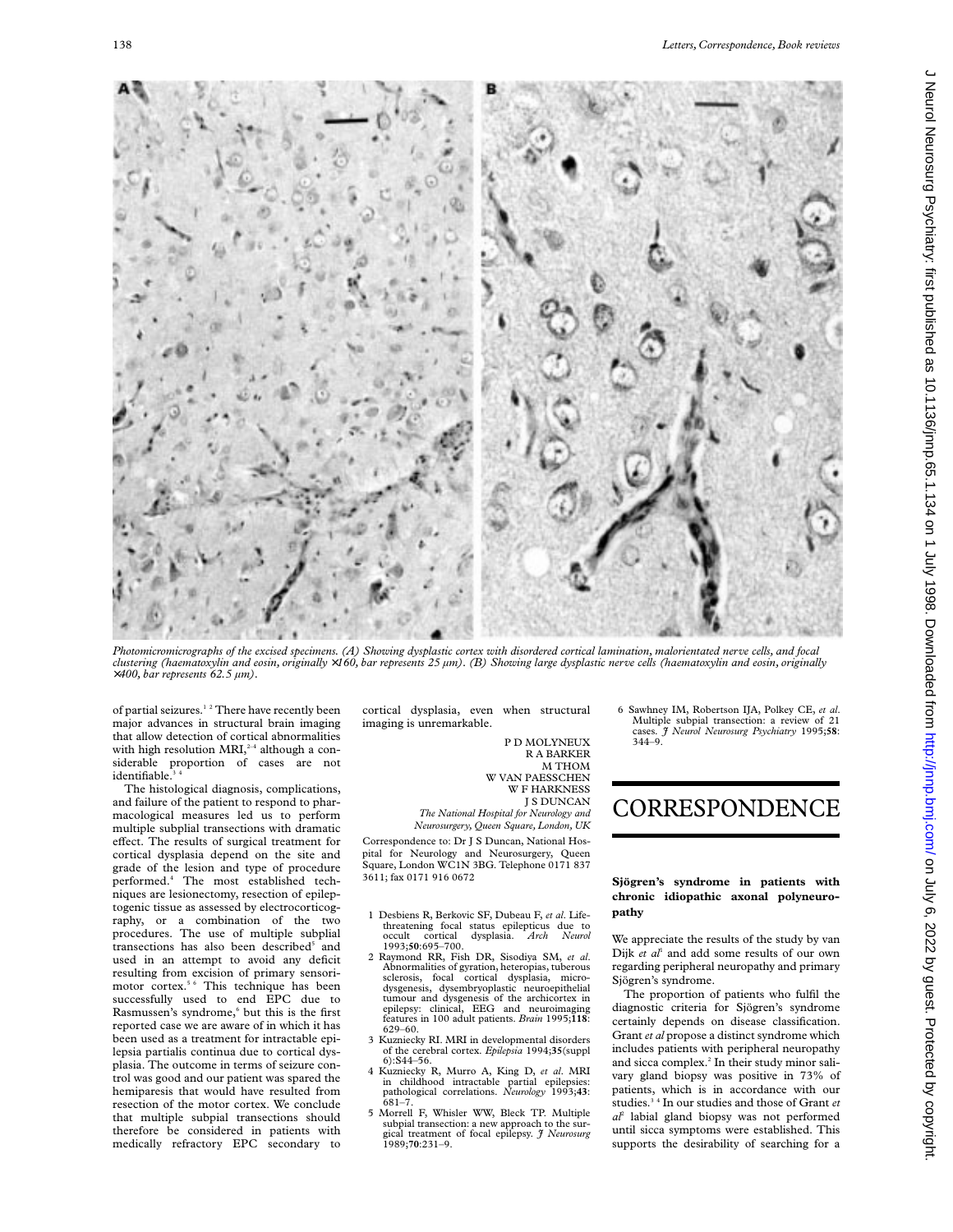non-invasive test which should replace salivary gland biopsy.

In our study of 44 patients with chronic axonal neuropathy of small nerve fibres primary Sjögren's syndrome was confirmed in 23%. The smaller proportion (4.6%) found by van Dijk et al<sup>1</sup> can be explained by the strict criteria used by inclusion of patients in our study. In other papers we stress the use of psychophysical methods besides routine electrophysiological tests in primary Sjögren's syndrome.<sup>34</sup> It seems that Dijk *et al*<sup>1</sup> as well as Grant *et al*<sup>2</sup> ignored a group of patients with small nerve fibre involvement lacking the psychophysical assessment of thermal specific and thermal pain sensitivity as well as electrophysical evaluation of the autonomic nervous system.

We agree with the authors that in patients with peripheral neuropathy sicca symptoms are often unrecognised. All of our patients were referred to the outpatient's clinic because of positive sensory symptoms. Mainly they had burning pain. In most patients routine electrophysiological findings were within normal limits whereas thermal specific and thermal pain sensitivity assessment as well as electrophysiological determination of autonomic nervous system function disclosed distinct abnormalities.

We are aware that there is no specific test to evaluate Sjögren's syndrome or peripheral neuropathy with sicca complex as defined by Kennett and Harding.<sup>5</sup> However, there is no reason to perform labial gland biopsy in each patient with chronic idiopathic axonal neuropathy as described in the study of van Dijk *et al*. <sup>1</sup> Finally, we want to stress the need for a non-invasive method for diagnosing Sjögren's syndrome.<sup>3</sup>

### MIRO DENIŠLIČ

*University Institute of clinical neurophysiology, Clinical Centre, 1525 Ljubljana, Slovenia*

# DUŠKA MEH

*Rehabilitation Institute Ljubljana, Linhartova 51, 1000 Ljubljana, Slovenia* Correspondence to: Dr D Meh, Rehabilitation Institute Ljubljana, Linhartova 51, 1000 Ljubljana, Slovenia.

- 1 van Dijk GW, Notermans NC, Kater L, *et al*. Sjögren's syndrome in patients with chronic idiopathic axonal polyneuropathy. *J Neurol Neurosurg Psychiatry* 1997;**63**:376–8.
- 2 Grant IA, Hunder GG, Homburger HA, *et al*. Peripheral neuropathy associated with sicca complex. *Neurology* 1997;48:855-62.<br>3 Denišlič M, Meh D. Neurophysiological assess-
- ment of peripheral neuropathy in primary Sjö-gren's syndrome. *Clin Invest* 1994;**72**:822–9.
- 4 Denišlič<sup>'</sup> M, Meh D. Early asymmetric neuropathy in primary Sjögren's syndrome. *J Neu-rol* 1997;**244**:383–7.
- 5 Kennett RP, Harding AE. Peripheral neu-ropathy associated with the sicca syndrome. *J Neurol Neurosurg Psychiatry* 1986;**49**:90–2.

### *Authors' reply:*

We thank Denišlič and Meh for their comments on our study regarding Sjögren's syndrome in patients with chronic idiopathic axonal polyneuropathy (CIAP).<sup>1</sup> As another example of the wide range of peripheral nerve disorders in Sjögren's syndrome, they stress the importance of recognising patients with small nerve fibre disease. We agree that these patients were excluded from our study, as axonal nerve fibre dysfunction on electrophysiological examination was required to confirm the clinical diagnosis of polyneuropathy in our study, and the routine neurophysiological investigations often do not show abnormalities in patients with small nerve fibre disease. When small nerve fibre dysfunction of unknown cause is present, we also perform an investigation for Sjögren's syndrome as we described .

We do not recommend performing a labial salivary gland biopsy in every patient with CIAP. As in the figure, we suggest performing further tests for Sjögren's syndrome in men with CIAP only when ocular or oral sicca symptoms are present and only a labial salivary gland biopsy when objective tests for tear gland and salivary gland dysfunction or serological abnormalities are also present.



*Diagnostic approach to Sjögren's syndrome in patients with chronic idiopathic axonal polyneuropathy (CIAP). SSG = sublabial salivary gland biopsy.*

However, in women with CIAP we suggest a full investigation for Sjögren's syndrome that includes a questionnaire for ocular and oral symptoms, a Schirmer's test or Rose bengal staining score, and determination of serological abnormalities; when an abnormal result is found in any of these tests, a sublabial salivary gland biopsy should be performed to see if a diagnosis of Sjögren's syndrome can be made.

> G W VAN DIJK N C NOTERMANS J H J WOKKE *Department of Neurology*

# L KATER

A A KRUIZE *Department of Rheumatology and Clinical Immunology, University Hospital Utrecht, The Netherlands*

#### W H J P LINSSEN

*Department of Neurology, St Lucas-Andreas Hospital, Amsterdam, The Netherlands*

Correspondence to: Dr G W van Dijk, Department of Neuromuscular Diseases, University Hospital Utrecht, C03.228, PO Box 85500, 3508 GA Utrecht, The Netherlands. Telephone 0031 302506848; fax 0031 302542100.

1 Van Dijk GW, Notermans NC, Kater L, *et al*. Sjogren's syndrome in patients with chronic idiopathic axonal polyneuropathy. *J Neurol Neurosurg Psychiatry* 1997;**63**:376–8.

# BOOK REVIEWS

**Neurology Practice Guidelines.** Edited by RICHARD LECHTENBERG, HENRY S SCHUTTA. (Pp 544; US\$150). New York: Marcel Dekker, 1998. ISBN 0-8247-0104-6.

With an ever increasing number of neurology texts concentrating on diagnosis and medical science, a book with an emphasis on therapeutics is a welcome addition. The key problem is that whereas older treatments may change little, up to date ones change in the time it takes such a book to come to fruition. Nevertheless this text does cover a broad range of therapeutic issues with access to key publications in a way that would be difficult to find in another single volume.

It is divided into sections, for example headache, degenerative diseases, and seizure disorders. Each starts with a brief overview and goes on to chapters dedicated to specific topics. Common diseases are given substantial coverage but the choice of more minor topics is curious. Whole chapters are devoted to botulism, diphtheritic neuropathy, and organophosphate poisoning and a few lines only to tuberculosis or AIDS and its complications. The emphasis varies throughout the book. A very valuable chapter on Parkinson's disease devotes three pages to diagnosis and 40 pages to topical issues in therapeutics, whereas the chapter on myasthenia gravis devotes 14 pages to diagnosis and eight to treatment. In some chapters the discussion of treatment is little more than a list of drugs and their side effects. The more successful chapters give an analysis of relevant publications and try to give up to date treatment options for specific clinical situations. Others are more didactic, drawing on the authors' personal experiences. The authors are Ameri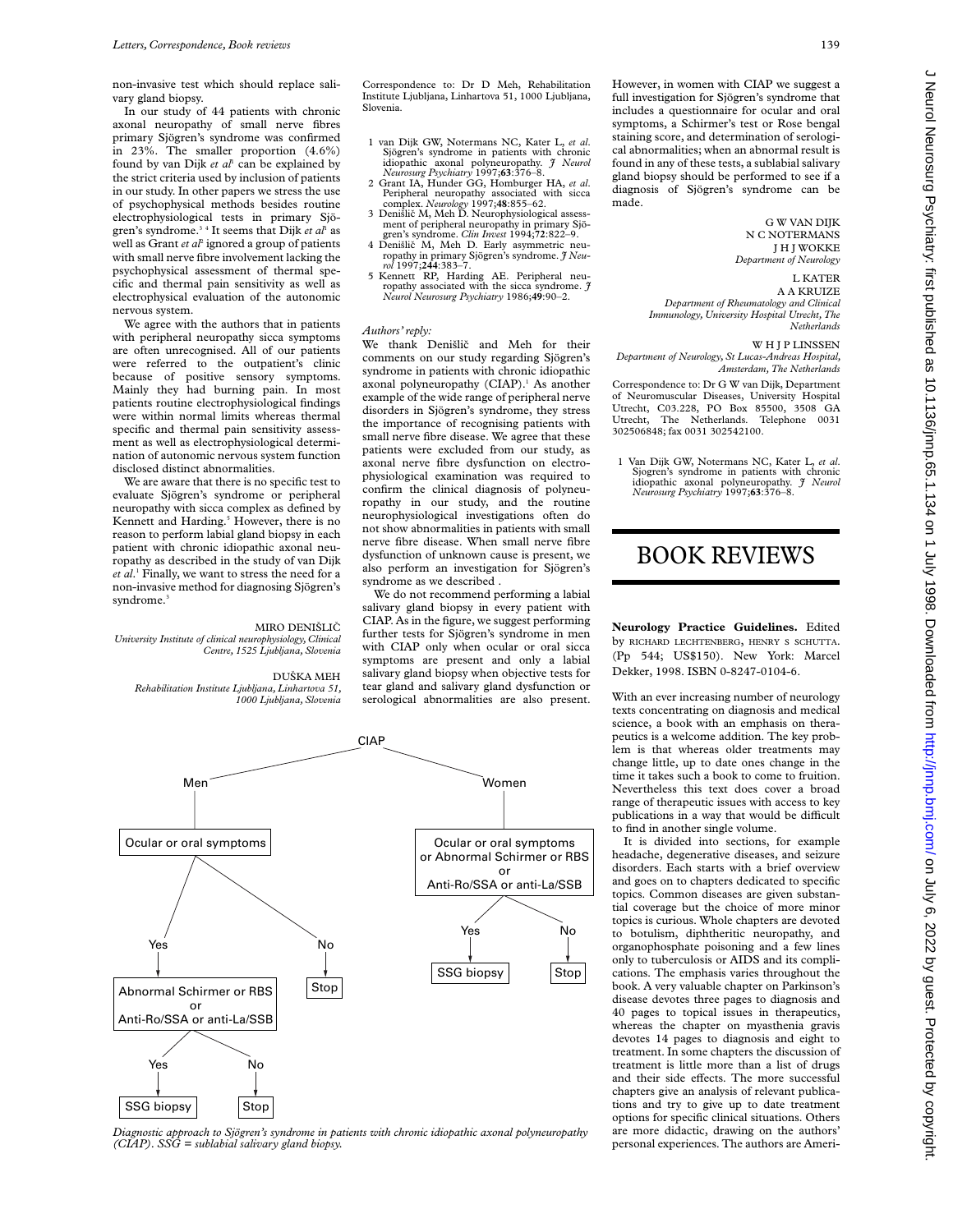can and some familiar treatments are omitted—for example pizotifen for migraine prophylaxis. Others may sound strange to British ears, for example intravenous dihydroergotamine features prominently in treatment of chronic daily headache. Key references are cited only at the end of each chapter, which gives a free flowing text but makes it difficult to identify sources of specific information. There are many tables but no illustrations and no colour to break 500 pages of print, and although the text is readable, this is a missed opportunity.

The book is expensive at \$150, but it does stand apart from most neurological texts, going some way to being a manual of current therapeutics. l should have liked to see a more consistent emphasis on treatment in all the chapters.

### MARK MANFORD

**An Atlas of Epilepsy.** Edited by D F SMITH, R E APPLETON, J M MACKENZIE, D W CHADWICK. (Pp 158; £45.00). Carnforth: Parthenon Publishing, 1998. ISBN 1-85070-488-0.

I cannot imagine ever getting any sensual enjoyment from handling a text on CD ROM but thumbing through some books will always be a pleasure. Among them are those that are beautifully produced on glossy paper with high quality illustrations. This is such a book and is one of a series of medical atlases from this publisher. It starts with 40 pages of well spaced text providing a succinct summary of some important aspects of epilepsy. Where possible there are tabulated data in support of the text—for example assessing risk of seizures after different kinds of head injuries. But this book is not about text, it is about pictures. They include clinical photographs, EEG tracings, extensive neuroimaging, and microscopic and macroscopic pathology specimens. There are also a few graphs illustrating epidemiological points. Each figure has a clear and comprehensive figure legend. The pathology illustrations, both gross and microscopic are the high point of the atlas. The neuroimaging illustrates relevant points satisfactorily but surprisingly most of the scans are CT with only a handful of MRI. The EEGs cover a range of topics from common syndromes to curiosities such as Angelman's syndrome. Most are clear but some tracings have come out rather faint. The electrode montages are somewhat disappointingly listed under the tracings rather than incorporated into the illustrations. Most illustrations do not have arrows to point to the area of interest but as the book is likely to be bought by those who have an established interest in epilepsy, rather than by novices, this is perhaps less critical.

The main use of such a book is as a source of illustrations for teaching material and as such it will prove valuable to epileptologists and neurological libraries. It seems well priced for this sort of text.

### MARK MANFORD

**Headache.** Edited by PETER J GOADSBY, STEPHEN D SILBERSTEIN.  $($ Pp 411;  $f$ , 60.00). Oxford: Butterworth Heinemann, 1997. ISBN 0-7506-9871-3.

This book is divided into three sections: migraine; other primary headaches; and secondary headaches. The pathophysiology of migraine is covered with clarity, although I

doubt if I will ever quite come to grips with 14 different serotonin receptors. Symptomatic and prophylactic treatments of migraine are considered in detail with up to date coverage of available treatments and mention of drugs in development. Many women comment on the effect of menstruation on their migraine and one chapter tries to put this into pathophysiological perspective and suggests modes of treatment. There is also a useful description of some of the rarer idiopathic headaches.

The authors state that "tension type headache has in the past been an ill defined syndrome". Unfortunately, little in the ensuing pages suggests a major change in its status and the classification of chronic daily headache remains problematic. Some recognisable syndromes are described such as analgesic associated headache. In the chapter on tumours, the authors discuss the evidence surrounding the vexing question of when to scan and when not to scan. Other secondary headaches considered involve the temporomandibular joint, the neck, and painful ophthalmoplegia, topics rarely covered elsewhere. This section is generally well illustrated with scans and the basic science section has graphs and diagrams covering salient points.

The text is well referenced and the authors bring a strong critical appraisal to each topic. The result is a book that seems to be authoritative in breadth and depth, is securely grounded in clinical and scientific research, and has a coherent structure. It should prove to be invaluable to the jobbing neurologist, for whom headaches are bread and low fat spread.

MARK MANFORD

**Diseases of the Pituitary.** Edited by MARGARET E WIERMAN. (Pp 405; \$125.00). New Jersey: Humana Press, 1997. ISBN 0-896-03364-3.

For the discerning reader who wishes to know more than just the simple facts regarding the normal function of the pituitary gland and the pathophysiology which can affect it, this book offers a very readable starting point. Despite its relatively small size, the pituitary is an extremely important player in the endocrine team and a wide array of clinical features can arise from its dysfunction. Not surprisingly, traditional textbooks often approach this field in one of two ways, either as a brief overview of the salient facts, or as a comprehensive reference. Comprehensive references are usually bulky and seen as places to look when faced with a particular clinical problem.

**Diseases of the Pituitary is different however,** in that it attempts to combine comprehensiveness within a readable size and style. The book begins with an up to date explanation of the ontogeny of pituitary cell types and explains how recent advances in molecular biology have considerably enhanced our understanding in this area, as well as elucidating the mechanisms underlying various human syndromes arising from aberrant development. After covering the broader topic of hypopituitarism, subsequent chapters review the normal physiology and pathology of each of the anterior pituitary hormones. Although the chapters have been written by one or more experts in each field, the editor has managed to retain a unified style throughout. Of particular note is the structured approach to the diagnosis and treatment of pituitary deficiency or excess in

which the authors discuss current practices and recent developments in such a way as to guide the clinician, but without trying to impose set rules or regimes. Furthermore, the text is clearly and extensively referenced and encourages the more inquisitive among us to seek out the original literature, especially in those areas where a consensus opinion is lacking. The book concludes with useful chapters covering radiological, surgical, and immunohistochemical aspects of pituitary disease.

The one feature of the book that would benefit from change is its illustration. In several places I think that an additional figure would aid description, or that a colour plate would have been more appropriate. This is especially true in the section on immunohistochemistry. However, this does not detract greatly from a book that should be recommended to anybody with more than a passing interest in the pituitary gland.

MARK GURNELL

**Neurocysticercosis.** Edited by CAMILO ARRIAGADA R, JORGE NOGALES-GAETE, WERNER APT B. (Pp 333; US\$120.) Chile: Arrynog Ediciones, 1997. ISBN 956-272-689-4.

Neurocysticercosis is the commonest chronic parasitic infestation of the central nervous system. Although malaria is perhaps the commonest acute parasitic illness, as far as chronic infestation is concerned neurocysticercosis affects many people worldwide. Interest in neurocysticercosis and its clinical manifestation has been intense in the past 15 years, since the advent of CT in many countries where it is endemic. Epilepsy is the commonest clinical presentation and reports from all over the world show that in many countries it is the prime cause for epilepsy at various ages, especially in adults. Neurocysticercosis is now seen worldwide in people who emigrate, travel, or visit countries where it is endemic. Because of the ease of travel neurologists are perhaps more aware of the existence of the condition but in those who live in countries where it is not endemic, the experience is limited. Having a book on the subject is of immense interest to many doctors, not only in the neurological world but also in the disciplines of infectious diseases and tropical medicine.

The condition is endemic in Central and South America, India, and many parts of Africa. The scientific literature on the topic is divided between the Spanish and English languages. This book is divided into 14 chapters, only three of which are written in English. For a non-Spanish speaker the book offers little value but on the other hand, it is most valuable to people in the Spanish speaking world. The information is up to date with modern imaging, up to date immunology, and extensive photographs of pathological specimens.

This may sound a bit "politically incorrect" but homogeneity is important in any book and the fact that this book is written in two languages does not really serve this purpose. It is much easier for this book to be appreciated by a Spanish rather than an English reader, who will have difficulty in comprehending most of the chapters.

I do not think that in these very financially restrained times I can recommend a book which is mainly written in Spanish, to university departments or neurological units in the English speaking world.